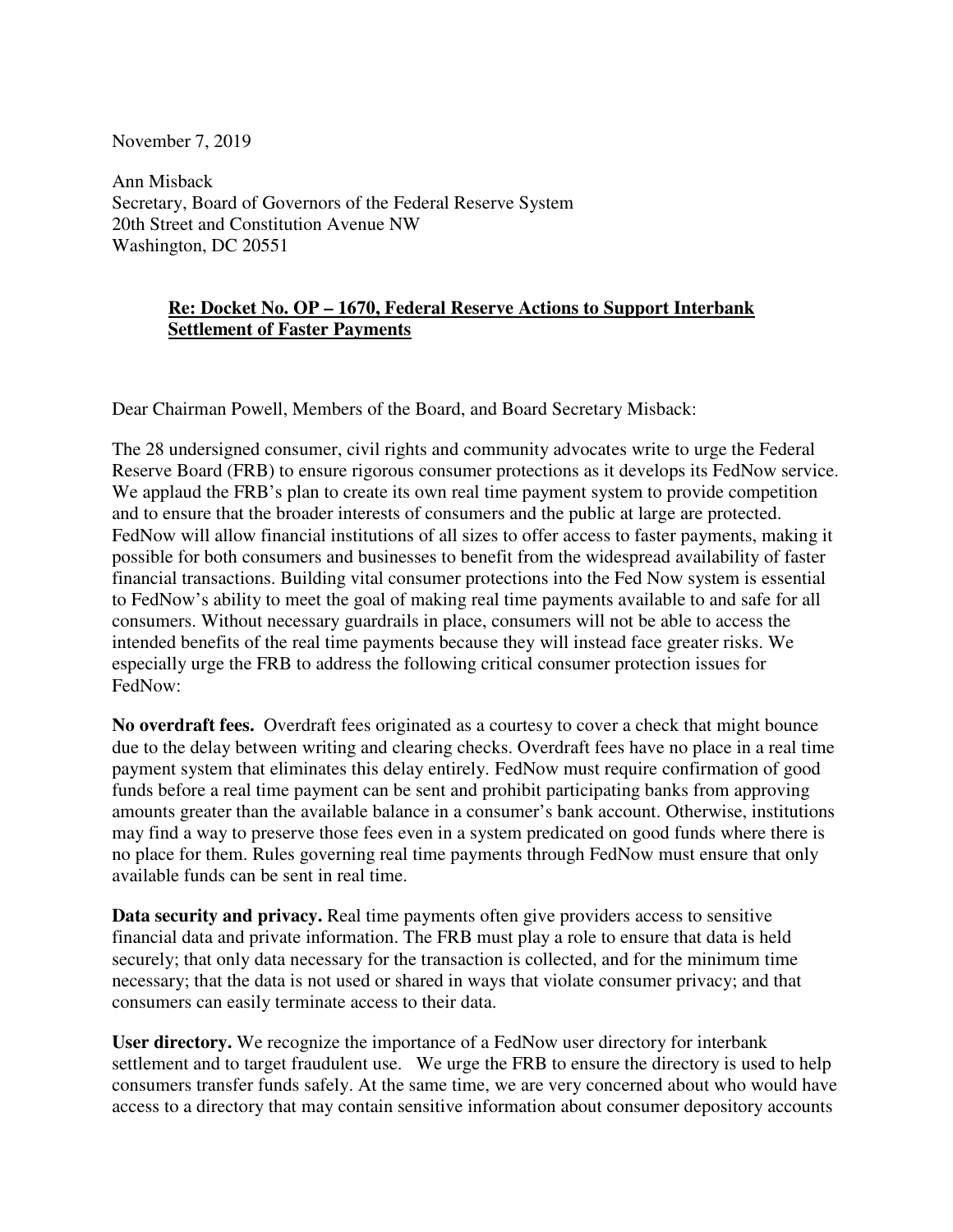as well as Federal Reserve master accounts. We are especially concerned that depository institutions or their agents may be able to take advantage of the directory to identify and locate consumer accounts at other depository institutions for debt collection purposes. In addition to strong data security safeguards, the FRB must establish rules that prohibit this type of misuse and only allow access to the consumer data needed for each real time payment transaction. If the FRB decides to create a user directory for FedNow, the FRB should deny agency privileges to non-depository institutions that have been subject to heightened supervision or enforcement actions due to privacy or security violations.

**Fraud prevention.** Real time payments cannot mean faster fraud without recourse. Systems that make it faster and easier to pay anyone can be exploited by scammers. Consumers should not bear increased liability for not detecting fraudulent transactions simply because they happen in real-time. It is crucial for the FRB to enact rules to prevent, detect, remedy and punish fraudulent uses of its system. It is insufficient to rely only on the participating banks for fraud detection and prevention. In no instance should fraud that attends the RTP system be governed primarily by private contract between banks and consumers. The FRB can go a long way to mitigate fraud by incorporating a system to monitor transactions overnight, on weekends and during holidays into its FedNow service. In those rare instances when there are red flags of fraud, institutions should have the ability and duty to place a hold on transmitted funds even if the normal expectation is real time availability. It is also critical that not only sending but also receiving institutions have a duty to monitor and take responsibility for fraud, as fraudsters can only exploit faster payments if they have an account where they can receive funds. We also urge the FRB to review the fraud prevention mechanisms of existing banks to better understand how consumers will be impacted by the implementation of FedNow.

**Accessibility, availability, and equity.** The benefits of real time payments will not be fully realized if real time payments are not ubiquitous, reaching all consumers and even the smallest financial institutions. FedNow has the potential to truly make real time payments available to all. To make this possible, the FRB must take the needs of all consumers into account to make sure that faster payment systems are accessible and work well for all types of users. As the FRB contemplates the infrastructure and design of FedNow, it should take heed to consider different issues for distinct communities, such as those with limited English proficiency, individuals with disabilities, and older consumers so that everyone can benefit from the efficiency and reliability of real time payments while also addressing unique security and fraud risks. The FRB must also understand and accommodate the need of consumers who do not have full access to or facility with the internet, mobile devices, or electronic communications. As it stands, most consumers have little knowledge of the workings of payment systems and other critical financial sector infrastructure. In this context, the implementation of FedNow presents an educational opportunity: the public can learn about the nature of payments systems in general and better appreciate the role that public institutions play in banking and commerce.

We appreciate the FRB's effort to include public input in the development of FedNow and thank you for the opportunity to submit these comments. We support the FRB's efforts to create and operate an independent real time payment system and ask that the FRB prioritize incorporating consumer protections into FedNow's design and operations.